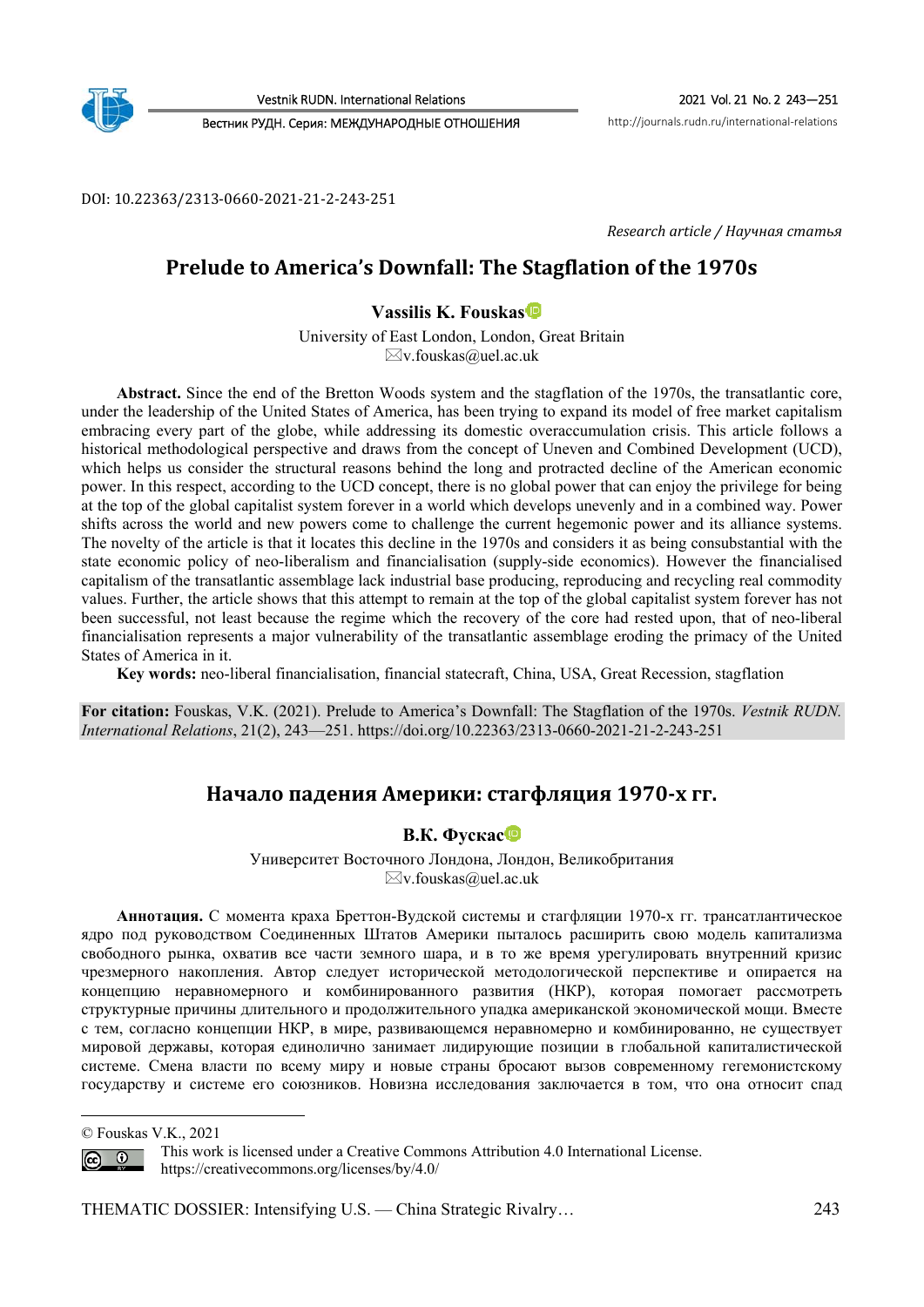американской экономической мощи к 1970-м гг. и рассматривает его в контексте государственной экономической политики неолиберализма и финансиализации (экономика предложения). При этом основной проблемой финансового капитализма трансатлантического объединения является отсутствие промышленной базы для производства, воспроизводства и переработки сырьевых товаров. Отмечается, что попытка этих стран навсегда остаться на вершине глобальной капиталистической системы не увенчалась успехом, в особенности из-за режима, на котором базировалось восстановление ядра — неолиберальной финансиализации. Сделан вывод, что неолиберальная финансиализация угрожает трансатлантическому объединению, подрывая в нем первенство Соединенных Штатов Америки.

**Ключевые слова:** неолиберальная финансиализация, управление государством посредством финансов, Китай, США, Великая рецессия, стагфляция

**Для цитирования:** *Fouskas V.K.* Prelude to America's Downfall: The Stagflation of the 1970s // Вестник Российского университета дружбы народов. Серия: Международные отношения. 2021. Т. 21. № 2. С. 243—251. DOI: 10.22363/2313-0660-2021-21-2-243-251

#### **Introduction**

This short article defines "globalisation" as "financialisation". Primarily, this is because finance was the first sector in the post-Bretton Woods era of floating exchange rates that was truly globalised. "Closing the gold window", as was characteristically put [Gowa 1983], was a conscientious decision taken by US state elites to solve a lingering balance of payment crisis that appeared in the early 1960s. Secondarily, this is because finance and fictitious commodity markets have dominated the political economies of the transatlantic assemblage since the 1980s, when supply-side neoliberal policy-making became embedded displacing Keynesian aggregate demand management along with the manufacturing sector and Fordist wages [Glyn 2007; Gowan 1999]. Thus, financialisation is neo-liberal and was initiated and led by the US state. As a Council on Foreign Relations publication suggests, *financial statecraft* is "the active participation of the US state's monetary institutions in facilitating new forms of global capital flows" that, by and large, were dormant since the 1930s (securities, asset management, derivatives and futures, credit default swaps and collateralized debt obligations, portfolio investment, special vehicles, etc.) [Steil, Litan 2008].

My narrative follows a historical methodological perspective and draws from the concept of uneven and combined development (see below). This approach has assisted the research design in that it made clear the structural asymmetries of global accumulation processes and their contradictions. The various

data from the sources reviewed here are crosschecked against contemporary macroeconomic data. The argument put forth is that neo-liberal financialisation constitutes a major vulnerability of the US system of global power, undermining its primacy and giving way to its sheer competitors, first and foremost China, but also Russia and India. Although there is no space here to examine in detail the grounding of China in the global political economy or how the EU/Eurozone can offer a response to its own existential crisis especially in the midst of the COVID-19 pandemic, the driving structural force of *uneven and combined development* (UCD) in bringing about such drastic change in the global distribution of power should be factored in. UCD, a notion first developed by Russian Marxist revolutionary Leon Trotsky, is defined as a "loosely articulated web of events, actors and processes developing at different speeds, whose individual courses were interconnected in labyrinthine ways" [Tooze 2015: 29; Rosenberg 2010].

To sum up, this essay maintains that US primacy has been eroded, first, by an internal competitive constraint combining the antagonistic economic correlation between Japan, West Germany and the USA during the "Golden Age of Capitalism" [Marglin, Schor 1992; Hobsbawm 1995]; and then by China's economic rise since the 1990s, adding on another competitive constraint. The structural driving force of these developments has been UCD empowered and guided by the state, whether Chinese, Japanese, German or American.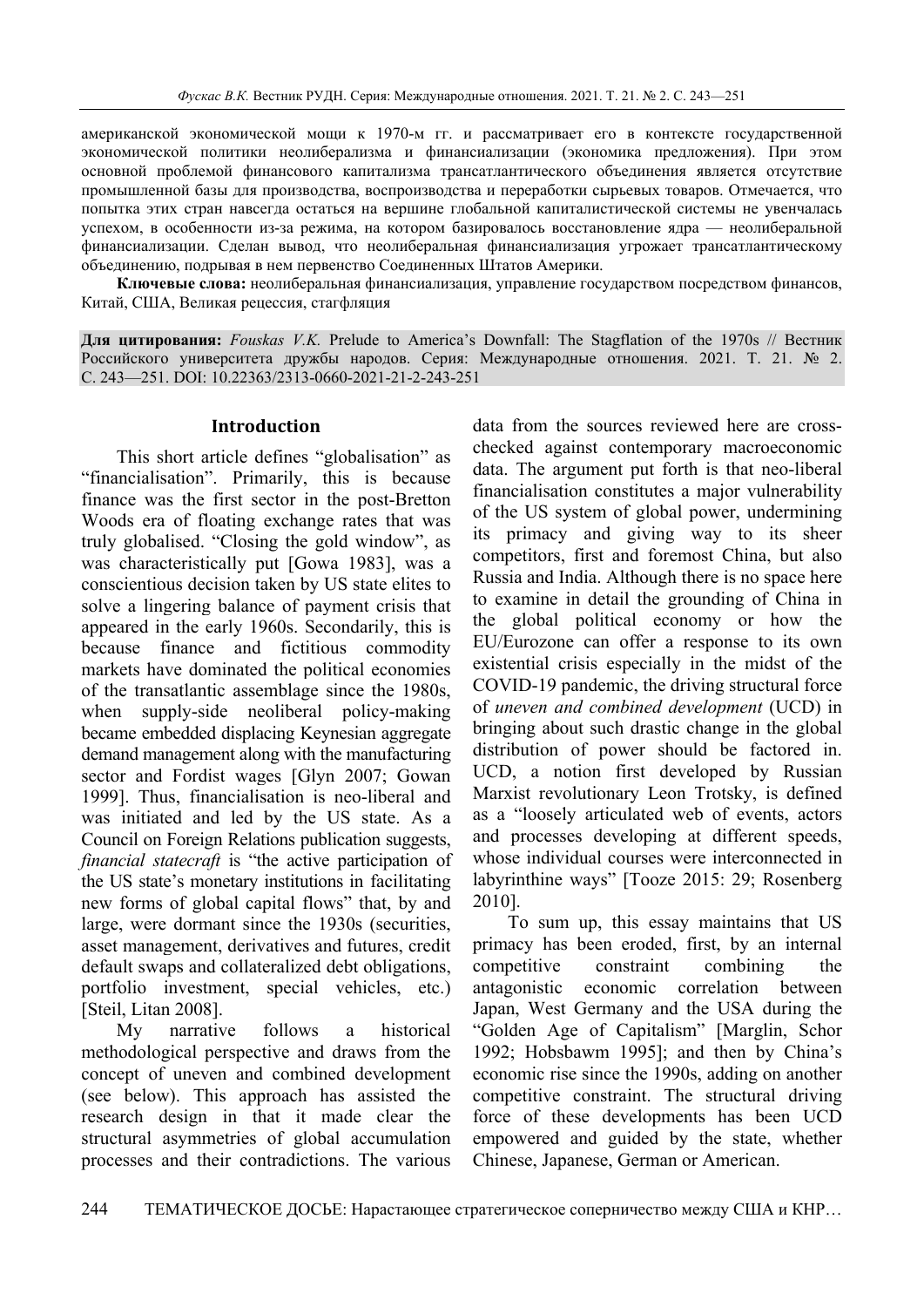### **Two Phases of Financialisation / Globalisation**

Neo-liberal financial statecraft marks a historical phase of capitalist modernity that pertains to a double transformation: first, it aims at transforming the internal environment of the state via the public policy of *neoliberalism*, for Anglo-Saxon states, and *ordoliberalism* for European Economic Community / European Community / European Union / Eurozone states; second, it transforms the external environment of it via the liberalisation of the exchange rate mechanism, the opening-up of money/financial markets and the transnationalization/globalisation of the corporation. Both transformations are feeding each other<sup>1</sup>.

In this new dialectic of national / international, the transformation of the global multinational corporation (American, Japanese, and European) is very important. A key feature of the new global corporation is that it takes advantage of technological innovation, relinquishes the Fordist model of mass production for mass consumption and, in its search to discover cheap labour markets and favourable taxation regimes, creates polygonal supply chains and networks of production, assemblage, circulation and consumption across the entire globe [Dicken 2007; Fouskas, Gökay 2012].

Joint transnational ventures and mergers and acquisitions become the new norm. The aim is the augmentation of profitability by way of making up the losses incurred under the previous Keynesian / Fordist regime of fixed exchange rates and solid industrial economic growth what came conventionally to be called as the "Golden Age of Capitalism". Returns and assets,

however, tend to be increasingly financialised and often dollarized — as the dollar was freed of its gold fetter and investors realised that speculation on paper assets denominated in dollars is more profitable than employing unionised workers handing out full-time contracts and high (Fordist) wages [Foster, Magdoff 2009].

It should be noted, that neo-liberal financial statecraft was and remains a project structured, primarily, along the reproductive expansionary needs of the American empire-state and comes as a response to the overaccumulation crisis of the 1970s<sup>2</sup>. This crisis, unlike the Great Recession of 2008, manifested itself in the real economic sector, especially in industry. The overaccumulation crisis of the 1970s was caused by multiple factors — strong social and trade union movements, the erosion of America's gold reserves, the Vietnam war, etc. — and was captured, to a great degree, by debates and arguments developed, among others, by researchers and politicians Alexander Callinicos, Leo Panitch, Giovanni Arrighi, Justin Rosenberg and Robert Brenner [Rosenberg 2001; Arrighi 2007; Brenner 2006; Panitch, Gindin 2013; Callinicos 2009].

Nevertheless, what seems to me as the most prominent factor is the structural force of UCD in the core capitalisms of Europe, Japan and the USA. This form of *competitive constraint* in the 1970s drove down the (average) rate of profit over a period of years, forcing industrialists to inflate the economy, seek state support and, eventually, to financialise as the decline in profitability was sustained and persistent [Armstrong, Glyn, Harrison 1984: 257]. Importantly, at the time, the markets of the global South were relatively closed due to anticolonial struggles, import substituting policies (Brazil, Argentina) and the rise of Baathist socialism in the Middle East (Egypt, Syria, Iraq). Similarly, the Soviet bloc and China could not offer free markets to the West to support its recovery from its overaccumulation crisis [Sanchez-Sibony 2014].

<sup>&</sup>lt;sup>1</sup> Both "neo-liberalism" and "ordoliberalism" are supply-side public policies. Nevertheless, the former applies more pertinently to Anglo-American contexts, whereas the latter to the German-Austrian ones. As we have shown elsewhere, Germany managed to transplant its ordoliberal model of capital accumulation onto the EU / Euro-zone [Fouskas, Gökay 2019]. The ordoliberal model is more disciplinarian than the neo-liberal one, insists on a strict de-politicisation of social economy and on a strict separation of the central banking mechanism from political and trade union influences. I touch upon ordoliberalism below.

<sup>2</sup> The stagflation is economic stagnation accompanied by high inflation.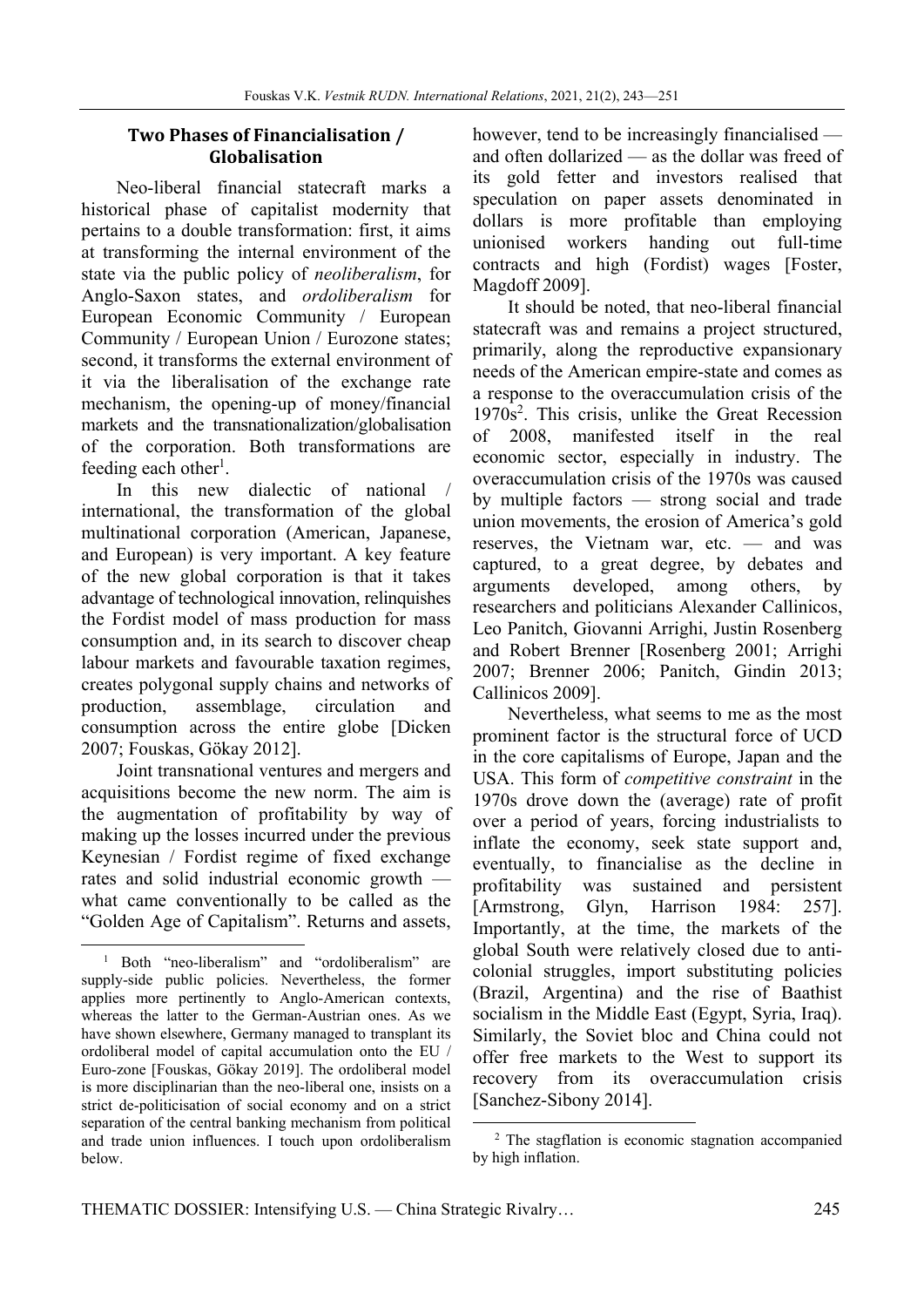From the early 1960s onwards the USA began registering a balance of payments deficit, not least because other members of the core, such as France, began exchanging their surplus dollars with US gold reserves, as gold remained a tradable commodity. This, brought the Bretton Woods system to its knees, forcing the Nixon administration to get rid of the gold fetter and devalue the US dollar, placing essentially the entire global political economy on a pure dollar standard, especially after the US-Saudi agreement of 1973—1974, which stipulated that oil should be traded in dollars only [Fouskas, Gökay 2005].

Thus, neo-liberal financial statecraft is essentially a project driven by the American state in its hub-and-spoke hierarchical articulation with other subordinate political economies of the global core and the global periphery. The interest rate hike engineered by the former head of the American Federal Reserve System (Fed), Paul Volcker, causing havoc in the debt markets of Latin America and (communist) Eastern Europe, should be seen as representing the culmination of the first period of the statecraft (1971—1990). Moreover, the relentless drive to open up East European markets to American and European capital, a process explained by British professor Peter Gowan, stems precisely from the need of the saturated capitals of the core to expand globally, overcoming their overaccumulation crisis at home [Gowan 1999].

Having said this, the big "success" for the USA came during the second period of financial statecraft (1990—2007), which ended up in the Great Recession of 2007—2008. This period embraced mortgage markets (housing) and massive involvement of the shadow banking sector. Further, the project, having as key operational offshore hubs the Wall Street and the City of London, was assisted by the opening-up of East European markets in the wake of the collapse of "really-existing socialism". As the "Volcker shock" came to a halt signalling the end of the first period of the statecraft (1971—1990), the American Fed ushered in an era of low interest rates, which drove up the price of stocks and bonds. These were "owned exclusively", as professor of history Robert Brenner put it, "by the very rich"<sup>3</sup>.

The creation of this new cross-border financial oligarchy in the transatlantic area headed by US financial capital and extended with myriad of tentacles via the global proliferation of banking, accounting, insurance and other financial services, severely side-lined the power of industrial capital and the real economic sector of the core. With the partial exceptions of Germany and Japan, the manufacturing base of the core since the 1980s has been shrinking. Today's manufacturing base of Britain and the USA stand at 8.8 % and 11.1 % of their respective GDP (but it is 21 % in Germany and 20.8 % in Japan) [Fouskas, Gökay 2019].

No accident, the Western economies as a whole have since the 1970s entered a period of "long downturn", that is a period of slow and protracted decline of their real economic sector, which could not be matched by periods of financial euphoria, such as that of 1991—2007 the second period of financial statecraft that corresponds to low interest rates. When credit was cheap, hence accessible, demand was financed by increased borrowing, creating unsustainable levels of consumer (and other) debt [Alele 2020].

Further, the financial oligarchy packaged, rated, priced and sold this and other forms of debt and paper assets across the globe — such as that resulting from retained profits — in a delirium of grotesque profiteering and speculation creating an unsustainable financialisation chain. Most part of this fictitious capital had not trickled down to the real economic sector as investments in production and infrastructure, especially since the global (western) corporation was migrating to the "global East and South" (China, India, Brazil, South Africa, and Turkey).

#### **How Financialisation Erodes US Primacy**

There are arguments that downplay financialisation as a fundamental component of

<sup>3</sup> Brenner R. Editorial: Introducing Catalyst // Catalyst*.* 2017. Vol. 1. No. 1 (Spring). URL: https://catalystjournal.com/vol1/no1/editorial-robert-brenner (accessed: 01.01.2021).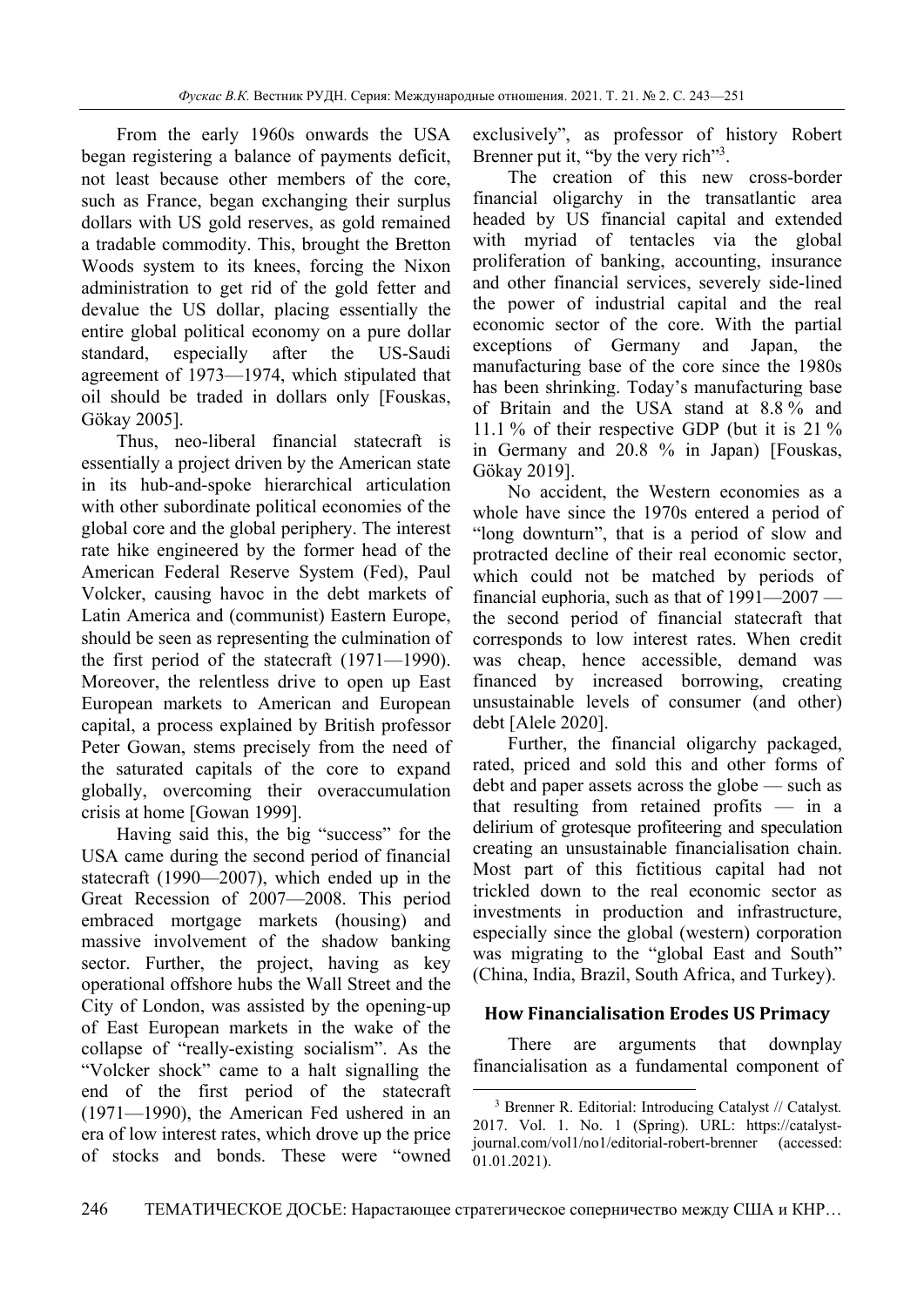neo-liberal policy-making, assessing all the above as a virtuous cycle of capitalist growth, centred around the robustness of US capitalism and the capacity of the American empire-state to integrate under its aegis other socio-economic formations, in fact, the entire globe. In this view, the American state is "the author of neo-liberal globalisation", integrating China in its very system, the making of global capitalism having the colours of the American empire-state [Albo, Gindin, Panitch 2010; Panitch, Gindin 2013]. Effectively, financialisation is dealt with as part and parcel of the total circuit of productive capital and not as speculative process relatively dissociated from real commodity production. "This is a false dichotomy", Canadian researches Leo Panitch, Greg Albo and Sam Gindin warn. "Money capital, bank capital, credit and speculative capital are all necessary moments in the circuits of capitalist production and exchange" [Albo, Gindin, Panitch 2010: 33].

We counter that the two phases of the U.S.-led financial statecraft did not remotely match the levels of economic development of the Golden Age of Capitalism. American sociologist Richard Lachmann has recently put it as follows: US growth was much faster and shared far more equitably before 1974 than after. Similarly, Western European GDP enjoyed annual average compound growth rates of 4.08 per cent for 1950–1973 but only 1.78 per cent for 1973– 1998. The comparable figures for Japan are 8.05 per cent and 1.33 per cent. Bretton Woods was successful at limiting if not blocking capital flows and modulating changes in exchange rates, preventing the banking crises that emerged after 1970 with unrestrained speculation in currencies and the enormous growth in "hot money". Worldwide, there were at least 124 financial crises from 1970 to 2007 [Lachmann 2020: 359].

Debt is a form of capital, but it is fictitious capital. Thus, although it is not "superstructure" of the real process of capital accumulation and development it should not be confused with them. As German philosopher Karl Marx put it, "in the way that even an accumulation of debts can appear an accumulation of capital, we see the distortion involved in the

credit system reach its culmination" [Marx 1894/1991: 607—608]. Thus, I argue that neoliberal financial statecraft and the unsustainable levels of debt incurred in its second phase of evolution (1991 onwards) represent a major vulnerability of American capitalism and of the transatlantic core it leads geopolitically. As many Marxist and non-Marxist commentators have remarked from very early days, this vulnerability, has been long and protracted, dating back to the 1960s [Mandel 1969, 1972, 1975; Gilpin 2001; Frank 1998]. Furthermore, because of the inappropriate measures taken by the polities of the core to address the underlying causes of the Great Recession of 2007—2008, the debt situation got worse.

The augmentation of debt, both public and private, as a percentage of GDP increased exponentially since the 1990s. Further, a key feature of the "stabilisation" packages in the wake of the collapse of the Lehman Brothers in September 2008 was their half-baked Keynesianism (some call it "new consensus macroeconomics), i.e. monetary bail-outs for large global and national corporations in the financial and banking sectors, while dropping the interest rates to near-zero and allowing a timid industrial policy, often via trade protectionism<sup>4</sup>.

Thus, enterprises continued their profiteering and speculative activities by financialising their profits, instead of investing them into material production, the result being further drops in industrial output and a pilling up of debt, including consumer debt. Since 2008, the debt increased exponentially in every single economic sector (government, household, non-financial corporate, financial corporate). In 2019, global debt was over 260 trillion USD, or 325 % of global GDP. By comparison, in 2012 the figure was 207 trillion USD, or 300 % of global  $GDP<sup>5</sup>$ .

 $5$  Tiftik E., Mahmood K. High and rising debt levels: should we worry? // Institute of International Finance.

 4 Mavroudeas S. Economic crisis and the crisis of economics // Herodox Economists. September 20, 2019. URL: https://heterodox.economicblogs.org/stavrosmavroudeas-blog/2019/mavroudeas-economic-crisis-crisiseconomics-political-economy-credible-video-lecture-smavroudeas (accessed: 17.05.2020). See also: [Arestis 2009]. 5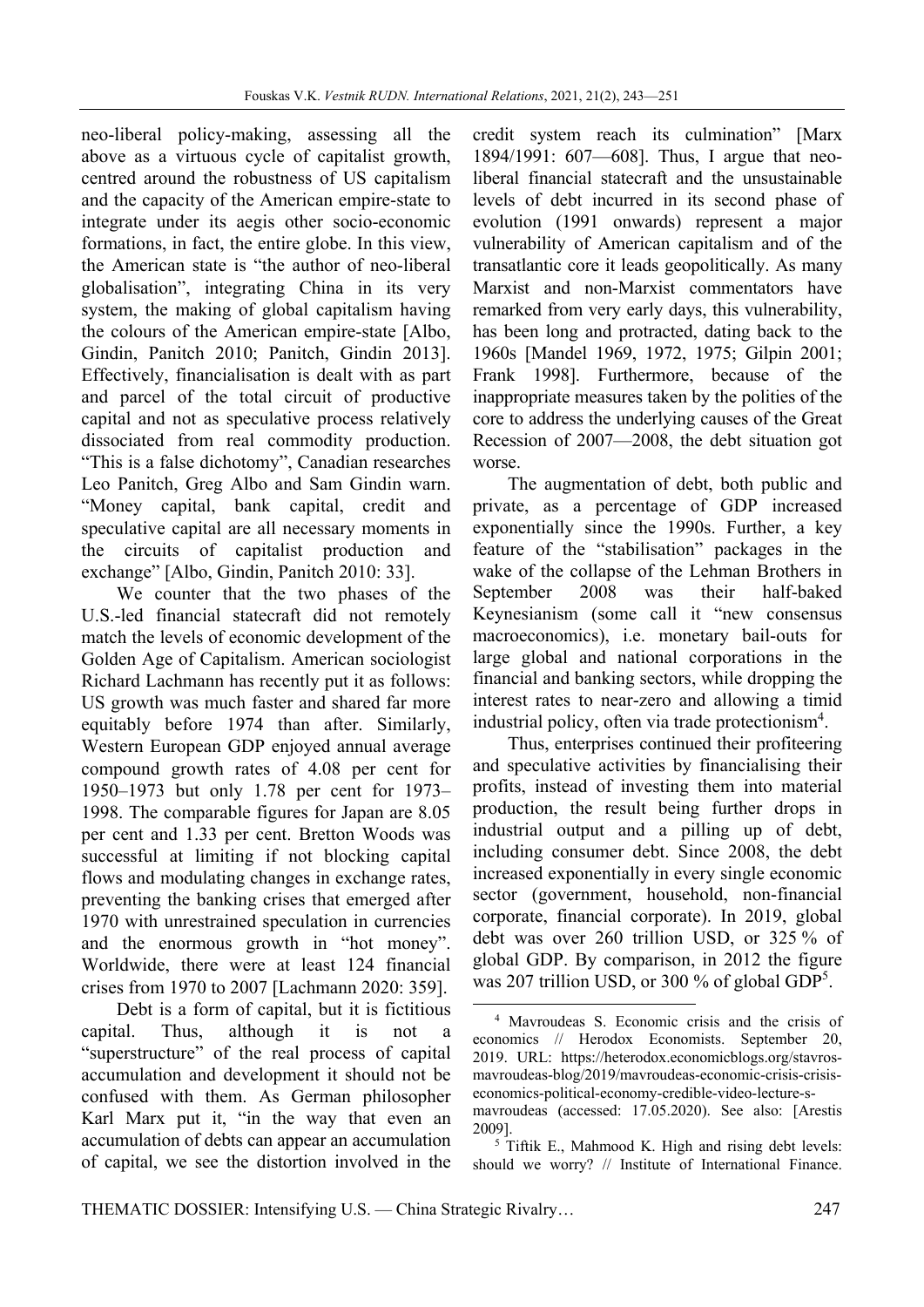If we look at government debt, then matters are more revealing. The USA tops the list holding the world's 31 % of government debt, or 104.3 % of its GDP, i.e. 21,465 bln USD. It is followed by Japan  $(17 \%)$  and China  $(9.8 \%)$ , but these two countries' government debt, especially China's, is largely due to financing of its state-owned enterprises (see below) [Fouskas, Roy-Mukherjee, Huang, Udeogu 2021]. COVID-19 increased debt at astonishing levels in 2020: the IMF has estimated that across the "advanced" countries, gross government debt will rise to 66 trillion USD, or 122 % of GDP, an increase of 17 %, and with the USA running a deficit of 15 %<sup>6</sup>. Overall, contrary to what had been the case in the 1970s and 1980s when the debt was primarily an affair of the "global South", the world's debt today is mostly held by the "advanced" economies  $(75.4\%)^7$ .

If lower — and, indeed, near-zero since 2009 — interest rates do not bring about lower debt levels relative to GDP, it means that investors benefitting from this favourable economic climate direct their profits to speculative profiteering rather than material production and job creation. Effectively, it means that the low levels of industrial production, the high concentration of economic activity in services and consumption, hence the disabling of the production of real use and exchange values are responsible for the large government debt in the "advanced" economies. Growth becomes driven by bubbles generated in banking and financial services. Characteristically, the citystate of Singapore, an off-shore financial services economy par excellence and the largest logistics centre in the world has accumulated large amounts of government debt<sup>8</sup>.

Furthermore, "gig" and precarious work have since the 1980s proliferated [Chen 2020: 122–142]. The breakdown of the Fordist /

 $\frac{7}{7}$  General government gross debt, per cent of GDP // IMF. 2019. URL: https://www.imf.org/external/ datamapper/GGXWDG\_NGDP@WEO/OEMDC/ADVEC/ WEOWORLD (accessed: 23.04.2020).

Keynesian consensus brought about not just a proliferation of part-time and flexible work, but also, especially after the Great Recession, a deepening of the process of exploitation and formal / informal subsumption of labour to capital via "gig" work and zero-time contracts. In Anglo-American neo-liberal contexts, the welfare state was further retrenched and large services of it, especially in the UK, were privatised. In ordoliberal Eurozone, the situation took on an unprecedented turn.

# **The Ordoliberal EU**

Ordoliberalism is a form of supply-side economics that pertains to the German-Austrian model of capitalism. It is far more disciplinarian and rule-based and defines a rigid de-politicisation of the economic on the basis of a strict independence of the central banking mechanism. Literature on ordoliberalism assets that Germany has over the decades managed to transpose this model over the EU / Eurozone via a set of Treaties since the Single European Act of 1986 [Dyson, Featherstone 1999; Bonefeld 2017; Fouskas, Roy-Mukherjee 2019; Fouskas, Gökay, 2019].

The global financial crisis of 2007—2008 contaminated the ordoliberal EU via the banking sector, as many French and German banks were exposed to Anglo-American financial products [Lapavitsas, Kaltenbrunner, Lindo, Michell, Painceira et al. 2010; Fouskas, Dimoulas 2012]. The introduction of the European Monetary Union (EMU) in 1999 (2001 for Greece) turned the banks and the financial system of the region into a hotbed of speculation. The EMU widened the pre-existing gap between European core (surplus countries) and periphery (deficit countries) but, before the crisis, the economies of the periphery operated as platforms of inflows and outflows of cheap money. When the Great Recession brought about a sudden stop across the transatlantic banking sector, the banks, in order to avoid bankruptcy and de-leverage, turned to governments asking them to socialise their liabilities. The German and French governments obeyed and began forging repayments on periphery via humiliating bailout agreements.

The absurdity of these agreements is mainly twofold: first, they displaced the crisis from the

 August 2019. URL: https://www.iif.com/Portals/0/Files/ content/GDM\_July2019\_vf3.pdf (accessed: 21.02.2020).

<sup>6</sup> After the disease, the debt // The Economist. April 25 — May 1, 2020. P. 15. 7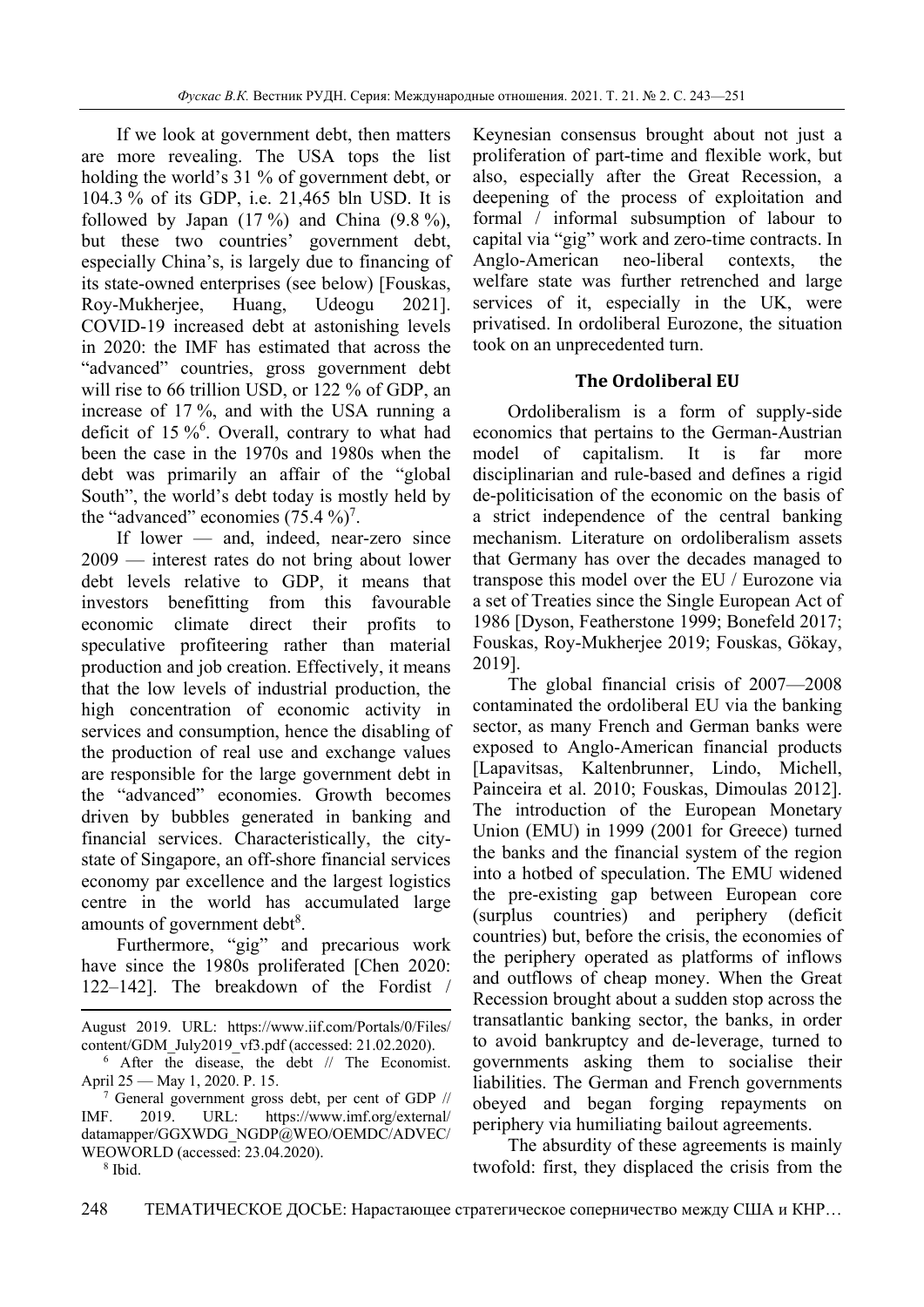core to the periphery (Ireland, Greece, Spain and Portugal); second, they transferred the liabilities from private to public institutions "socialising" them and making them "sovereign" — hence the adage "sovereign debt crisis". Thus, the periphery ended up paying for the banking crisis of the core through harsh austerity packages. But this did not happen only in order to buttress the political elites and institutions of the EU and the core states and save the banking system and the Eurozone from total collapse. This is only the *internal competitive constraint*. Because the EU is both a single market and a customs union whereas most of its members operate via a common currency, it competes in global markets with the USA, Japan and China.

Thus, the ordoliberal Treaties of the EU had had to be reformed and inject even more austerity and discipline in the co-federated members-states and that is how harsh austerity has become a permanent trait of the EU / Eurozone. It is, therefore, also the *external combined competitive constraint* articulated between the EU, China, Japan and the USA that necessitated the introduction of such unprecedented neo-colonial treaties as the Fiscal Compact and the European Semester programme on the part of the European Commission.

Thus, in order to keep a competitive edge in the global division of labour, the central institutions of the EU are forced to defend the centrality of Germany in the Eurozone, hence its ordoliberal / neo-mercantilist growth model of "low wages, low inflation, export-led". These are the roots of what the British academician Bob Jessop calls *enduring austerity* post-2008, a concept that tangles-up well with precarious and "gig" labour markets and a lackluster process of capital accumulation across the economies of the core as their nonchalant levels of GDP growth indicate [Fouskas, Roy-Mukherjee 2019]. Contrary to China's pro-Keynesian turn after the Great Recession, between 2010 and 2019 the Eurozone and the USA "cut their public spending-to-GDP ratios by about 3.5 %... Britain's fell by 6 %. Taxation, meanwhile, rose by between 1 % and 2 % of GDP"<sup>9</sup>.

To all intents and purposes, the so-called the "new consensus macroeconomics" did not work. State sponsored capital injections in the wake of the 2008 crisis and other stimuli — such as historically low interest rates — failed to deliver job creation, general welfare and sustainable development — they only soared up fiscal deficits. As if the Great Recession never happened, the neo-liberal governorates of the Left and the Right across the Euro-Atlantic area continued implementing supply-side policies coupled with massive dosages of authoritarianism in order to sustain harsh austerity measures, hoping to address challenges stemming from the global competitive constraint of UCD [Fouskas, Gökay 2019]. It is under these conditions that flare-up all sort of morbid phenomena around the globe, especially in sensitive geopolitical areas, such as the Balkans, the Caucasus, Central Asia and the Middle East.

### **Final Touches**

When the transatlantic political economies transitioned to neo-liberal financialisation under the aegis of the US state, the expectation was that US economic centrality would be restored via "disintegration", as the American economist Paul Volcker called it, of the international political economy system<sup>10</sup>. Effectively, this meant the dismantling of the Keynesian interventionist state, retrenching social welfare and surrendering labour-power to supply-side economics. Inflation had to be defeated at all costs. It was proved to be a very precarious undertaking. The "back of inflation" was broken but at the expense of massive financial volatility and uncertainty, leading to unsustainable (government) debt levels and periodic crises, the apex of which was the Great Recession of 2008.

<u> Andrew Maria (1995)</u>

 <sup>9</sup> Tomlinson D., Corbett A. The nature of selfemployment in 21st century Britain and policy

implications // Resolution Foundation. February 2017. URL: https://www.resolutionfoundation.org/app/uploads/ 2017/02/Self-employment-presentation.pdf (accessed: 09.04.2020); After the disease, the debt // The Economist. April 25 — May 1, 2020. P. 15.

 $10$  Volcker P. The Political Economy of the Dollar — The Fred Hirsch Lecture, Warwick University // Federal Reserve Bank of New York. November 9, 1978. URL: https://www.newyorkfed.org/medialibrary/media/research/ quarterly\_review/1978v3/v3n4article1.pdf (accessed: 05.05.2020).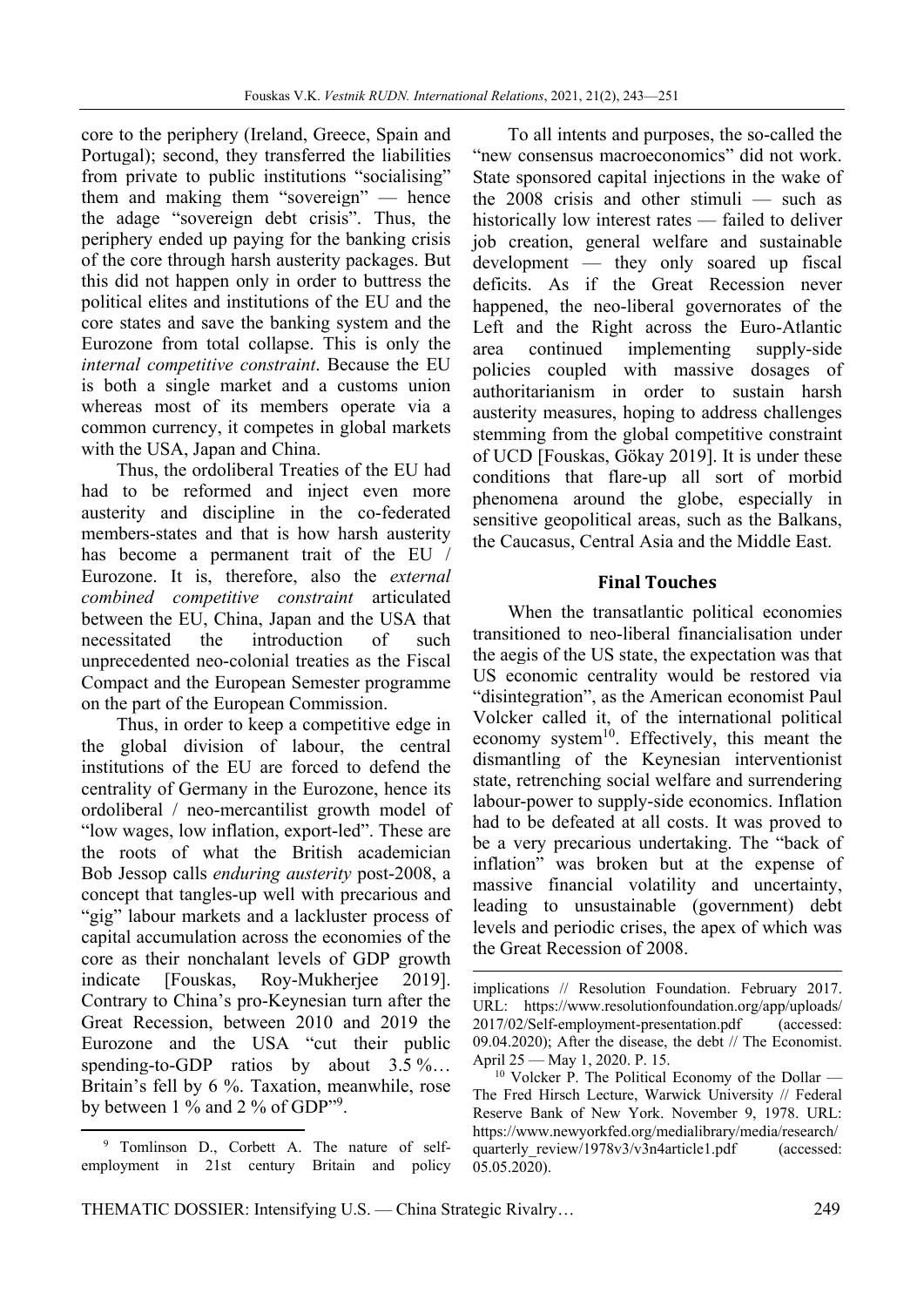The problematic underlying condition of the financialised capitalism of the transatlantic assemblage is the lack of industrial base producing, reproducing and recycling real commodity values. Herein lies the failure of financialisation to generate satisfactory rates of socio-economic development, undermining productivity. After the Great Recession of 2007—2008, labour productivity in China rose by 7—8 % per year, whereas in the USA was a bare 1 %. In the EU productivity growth was worse than the USA, especially in the Eurozone, which "hovered below  $1\%$ "<sup>11</sup>.

Germany is the only country in the transatlantic area that maintains a solid industrial and export-led base, a fact that enables her to lead the Eurozone on the basis of its ordoliberal austerity and deeply disciplinarian model of

capitalism. Same as neo-liberal austerity bred Brexit and the Trump phenomenon in the UK and the USA respectively, ordoliberal austerity, breeds xenophobic and racist movements across Europe.

As we have seen, this is not because Germany wants to maintain a leading position as creditor in the 27-member bloc (the internal competitive constraint); this is also because of the (external) competitive constraint of China and other Asian producers, which disrupts Germany's primacy in the EU / Eurozone. Thus, it is the structural power of UCD that has been driving the decline of the US economy in a neoliberal financialised context generated by the US state in the 1970s and 1980s in order to tackle the *stagflation* of the 1970s. The *stagflation* is the real prelude to America's long and protracted economic decline. We have to come to terms with this decline in a careful and measured manner, so a major global war sanctioning the hegemonic transition from the Euro-Atlantic world to Asian powers is avoided.

> Received / Поступила в редакцию: 15.01.2021 Accepted / Принята к публикации: 02.04.2021

#### **References / Библиографический список**

- Albo, G., Gindin, S., & Panitch, L. (2010). *In and out of crisis.* Oakland: PM Press.
- Alele, O. (2020). *Financialisation and the rise of consumer debt in the UK* [thesis]. London: University of East London.
- Arestis, P. (2009). *New consensus macroeconomics: A critical appraisal*. Working Paper No. 564. New York: The Levy Institute of Bard College and University of Cambridge.
- Armstrong, P., Glyn, A., & Harrison, J. (1984). *Capitalism since World War II. The making and break-up of the Great Boom.* London: Fontana.
- Arrighi, G. (2007). *Adam Smith in Beijing.* London: Verso.
- Bonefeld, W. (2017). *The strong state and the free economy.* London: Rowman & Littlefield.
- Brenner, R. (2006). *The economics of global turbulence.* London: Verso.
- Callinicos, A. (2009). *Imperialism and global political economy.* Cambridge: Polity.
- Chen, M. (2020). A new world of workers: confronting the gig economy. In: G. Albo & L. Panitch (Eds.), *Socialist register 2020: Beyond market dystopia. New ways of living* (pp. 122—142). London: Merlin press.
- Dicken, P. (2007). *Global shift: Mapping the changing contours of the world.* London: Guilford Press.
- Dyson, K., & Featherstone, K. (1999). *The road to Maastricht.* Oxford: Oxford University Press.
- Foster, J.B., & Magdoff, H. (2009). *The great financial crisis.* New York: Monthly Review Press.
- Fouskas, V.K., & Dimoulas, C. (2012). The Greek workshop of debt and the failure of the European project. *Journal of Balkan and Near Eastern Studies,* 14(1), 1—14. https://doi.org/10.1080/19448953.2012.656929
- Fouskas, V.K., & Gökay, B. (2005). *The new American imperialism. Bush's War on Terror and blood for oil.*  Connecticut: Praeger.
- Fouskas, V.K., & Gökay, B. (2012). *The fall of the US empire. Global fault-lines and the shifting imperial order.*  London: Pluto.
- Fouskas, V.K., & Gökay, B. (2019). *The disintegration of Euro-Atlanticism and new authoritarianism. Global power-shift.* London, New York: Palgrave Macmillan.

 $11$  Lapavitsas C. The crisis has exposed the absurdities of neoliberalism; that doesn't mean it will destroy it // The Jacobin. March 27, 2020. URL: https://jacobinmag.com/ 2020/03/coronavirus-pandemic-great-recessionneoliberalism (accessed: 23.04.2020).